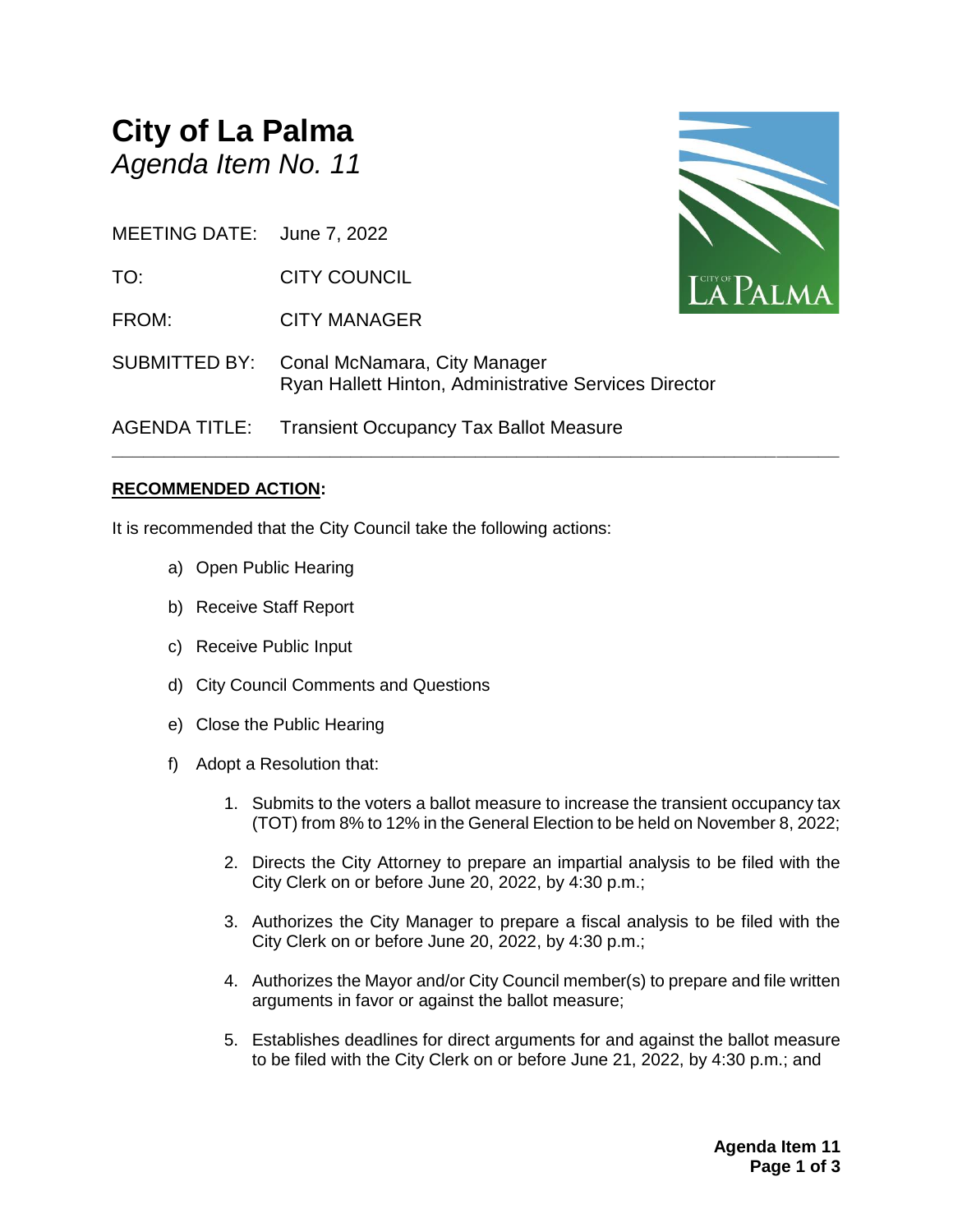- 6. Establishes deadlines for rebuttal arguments for and against the ballot measure to be filed with the City Clerk on or before July 1, 2022, by 4:30 p.m.
- g) Direct staff to process all other documents required to proceed with the proposed ballot measure.

## **BACKGROUND:**

One of the City Council's goals from 2020 was a request to review the Transient Occupancy Tax (TOT) rate for consideration on the November 2020 General Election ballot. At its regular meeting on April 7, 2020, staff provided a substantial review of the TOT rate and recommended that the Council provide staff direction as to the preparation of a resolution recommending an ordinance to be put before the voters at the November 2020 General Election amending the City's TOT. Although the Council believed raising the rate was justified, the Council directed staff not to proceed with a TOT rate increase at that time due to the uncertainty of the COVID-19 pandemic, which had just begun.

On January 18, 2022, the City Council held a study session regarding this topic and directed staff to research potential firms specializing in public outreach and ballot preparation services and return with a recommendation. Council approved an agreement with TBWBH Props & Measures for outreach and ballot measure services at their meeting on March 1, 2022. Since then, staff has created a website [\(www.cityoflapalma.org/tot\)](http://www.cityoflapalma.org/tot) dedicated to a potential increase and an informational handout in addition to sending out two community mailers.

#### **SUMMARY:**

Should the City Council decide to place a TOT measure on the November 2022 ballot, the following calendar summarizes all actions to place a TOT measure on the November 2022 ballot.

| Event                                                                                                                                                                                                                                                                                                                                                                                                                                                                                                                                               | <b>Scheduled Date</b> |  |
|-----------------------------------------------------------------------------------------------------------------------------------------------------------------------------------------------------------------------------------------------------------------------------------------------------------------------------------------------------------------------------------------------------------------------------------------------------------------------------------------------------------------------------------------------------|-----------------------|--|
| Ballot Measure resolution adoption to include:<br>1.<br>a. Ballot question<br>b. Proposed ordinance<br>Direct City Attorney to prepare an impartial analysis<br>C.<br>d. Authorize City Manager to prepare fiscal analysis<br>e. Establish deadlines to receive arguments for and against as<br>well as rebuttal arguments<br>Authorize City Council member(s) to author arguments<br>Calling and Consolidating election resolutions<br>2.<br>City Council to direct staff to process all documents required for a<br>3.<br>proposed ballot measure | June 7, 2022          |  |
| City Clerk to post notice of deadlines for filling for, against, and rebuttal<br>arguments                                                                                                                                                                                                                                                                                                                                                                                                                                                          | June 8, 2022          |  |
| Last day to submit City Attorney's impartial analysis & City Manager's<br>fiscal analysis to City Clerk                                                                                                                                                                                                                                                                                                                                                                                                                                             | June 20, 2022         |  |
| Last day to submit ballot and counter-arguments to City Clerk                                                                                                                                                                                                                                                                                                                                                                                                                                                                                       | June 21, 2022         |  |
| <b>Public Review Period of Arguments</b>                                                                                                                                                                                                                                                                                                                                                                                                                                                                                                            | June 22-July 1, 2022  |  |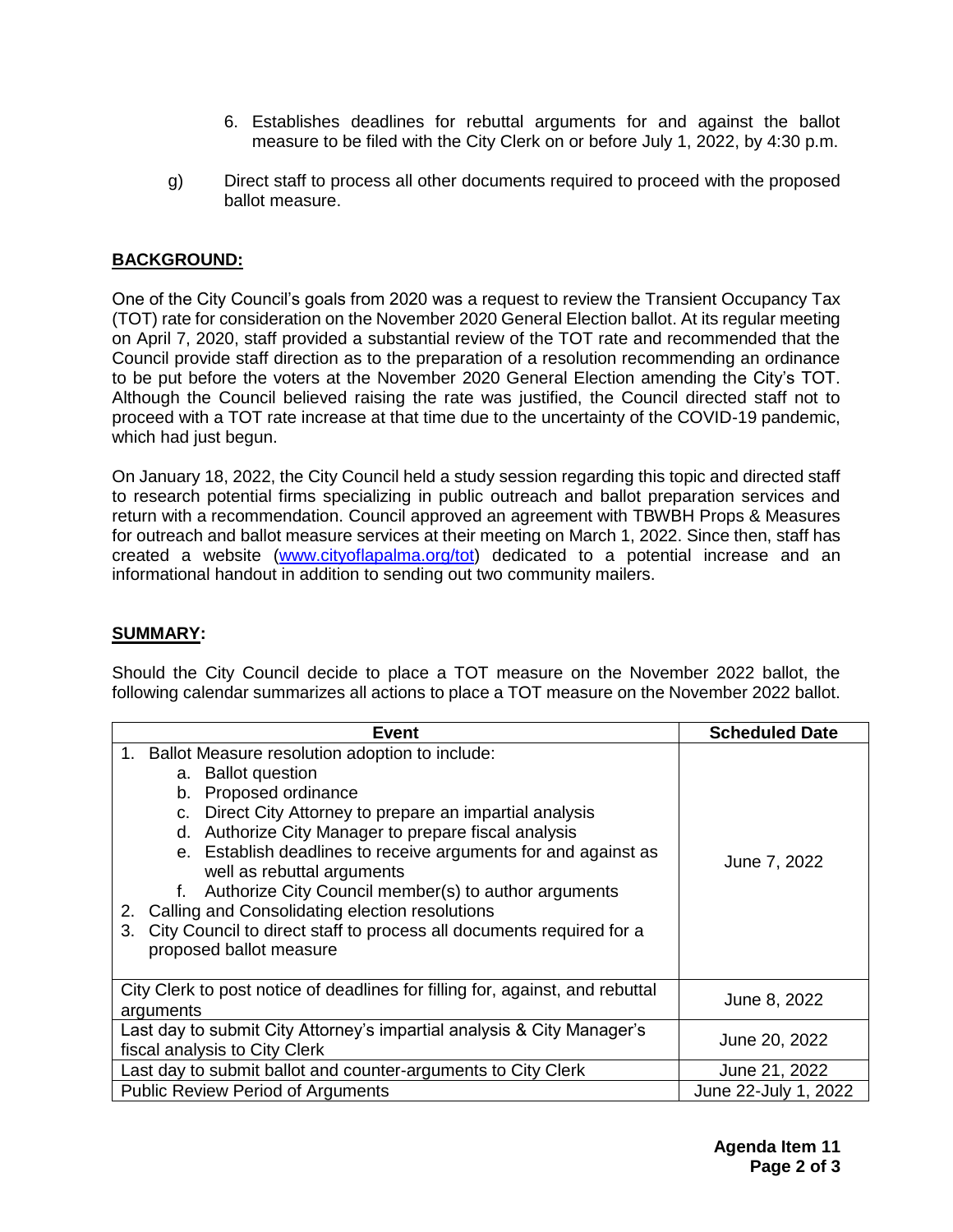| Last day to submit rebuttal arguments to City Clerk | 2022<br>July 1 |
|-----------------------------------------------------|----------------|
|-----------------------------------------------------|----------------|

## **FISCAL IMPACT:**

The cost of including one ballot measure on the ballot is approximately \$8,500, which has been budgeted in the upcoming FY 2022-23 budget.

# **APPROVED:**

 Administrative Services City Manager **Director** 

Attachment: 1. Draft Resolution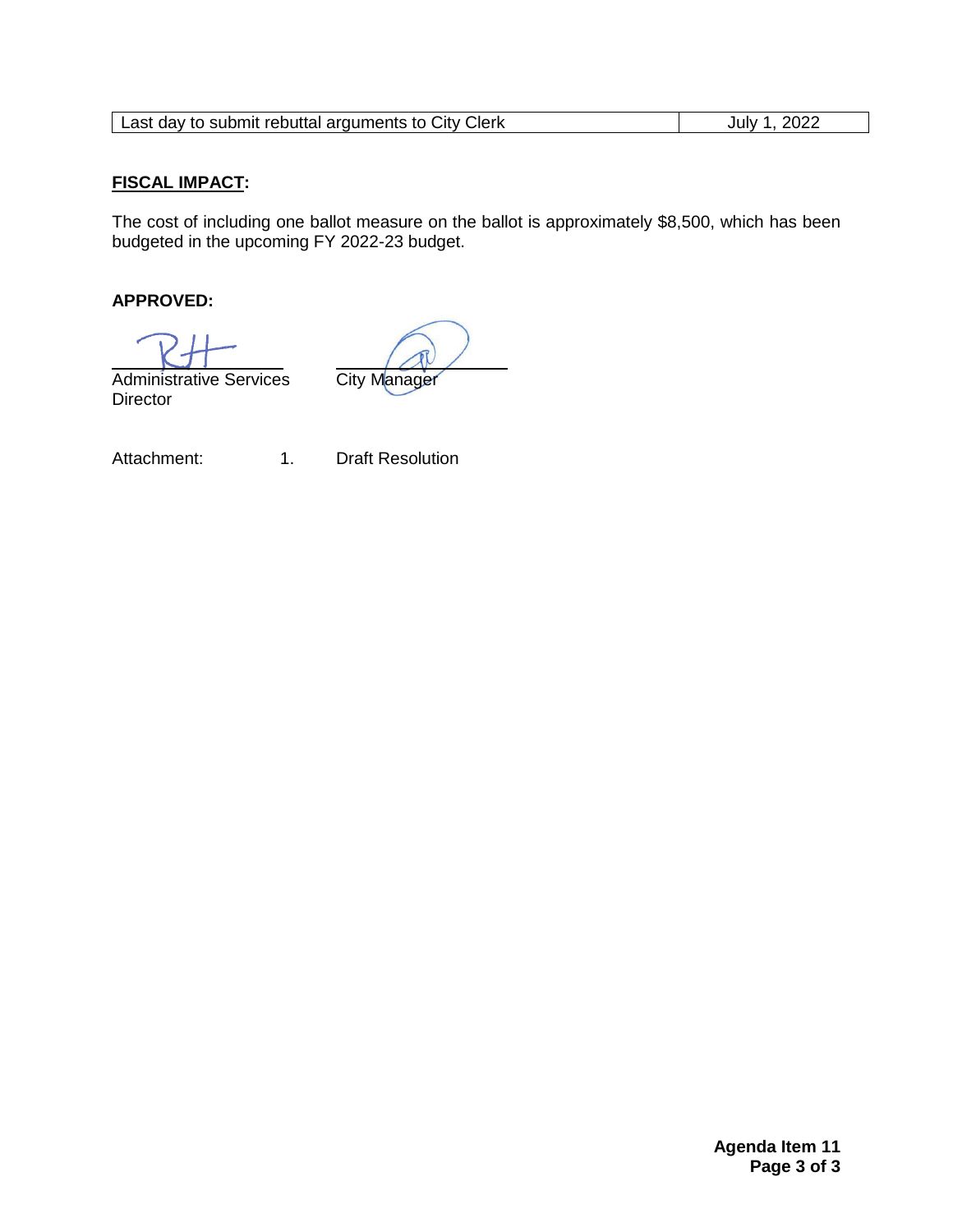# **RESOLUTION NO. 2022-\_\_**

**A RESOLUTION OF THE CITY COUNCIL OF THE CITY OF LA PALMA, CALIFORNIA, CALLING THE ELECTION AND REQUESTING THE BOARD OF SUPERVISORS OF THE COUNTY OF ORANGE TO CONSOLIDATE GENERAL MUNICIPAL ELECTIONS TO BE HELD WITH THE STATEWIDE GENERAL ELECTION ON NOVEMBER 8, 2022, PURSUANT TO SECTION 10403 OF THE ELECTIONS CODE, AND CALLING FOR THE PLACEMENT OF A CITY SERVICES MEASURE ON THE BALLOT FOR THE SUBMISSION TO THE QUALIFIED VOTERS OF AN ORDINANCE TO ENACT A FOUR PERCENT INCREASE IN THE TRANSIENT OCCUPANCY TAX**

**WHEREAS**, the City of La Palma, California, ("City") provides an excellent quality of life for our residents with low crime rates, safe neighborhoods, good schools, and strong sense of community; and

**WHEREAS**, keeping the City clean, safe, and well-maintained is a top priority; and

**WHEREAS**, tourists arrive to the City each day to access nearby attractions including theme parks, beaches, and local parks; and

**WHEREAS**, many of the tourists create a demand for City services and resources including parks, community facilities, and local police; and

**WHEREAS**, while the City has been able to remain fiscally stable during the COVID-19 pandemic, while costs for community services continue to increase while City revenue resources have remained flat; and

**WHEREAS**, it is desirable that the General Municipal Elections be consolidated with the Statewide General Elections to be held on the same date; and that within the City, the vote centers, ballot drop locations; and election officers of the two elections be the same; and that the County Elections Department of the County of Orange canvass the returns of the General Municipal Elections and that the elections be held in all respects as if there were only one election; and

**WHEREAS**, pursuant to Article V of Chapter 14 of the La Palma City Code, the City currently levies a Transient Occupancy Tax ("TOT"); and

**WHEREAS**, pursuant to authority of Article XIIIC of the California Constitution the City Council of the City of La Palma desires submit to voters a measure related to an increase in the TOT rate from eight percent (8%) to twelve percent (12%); and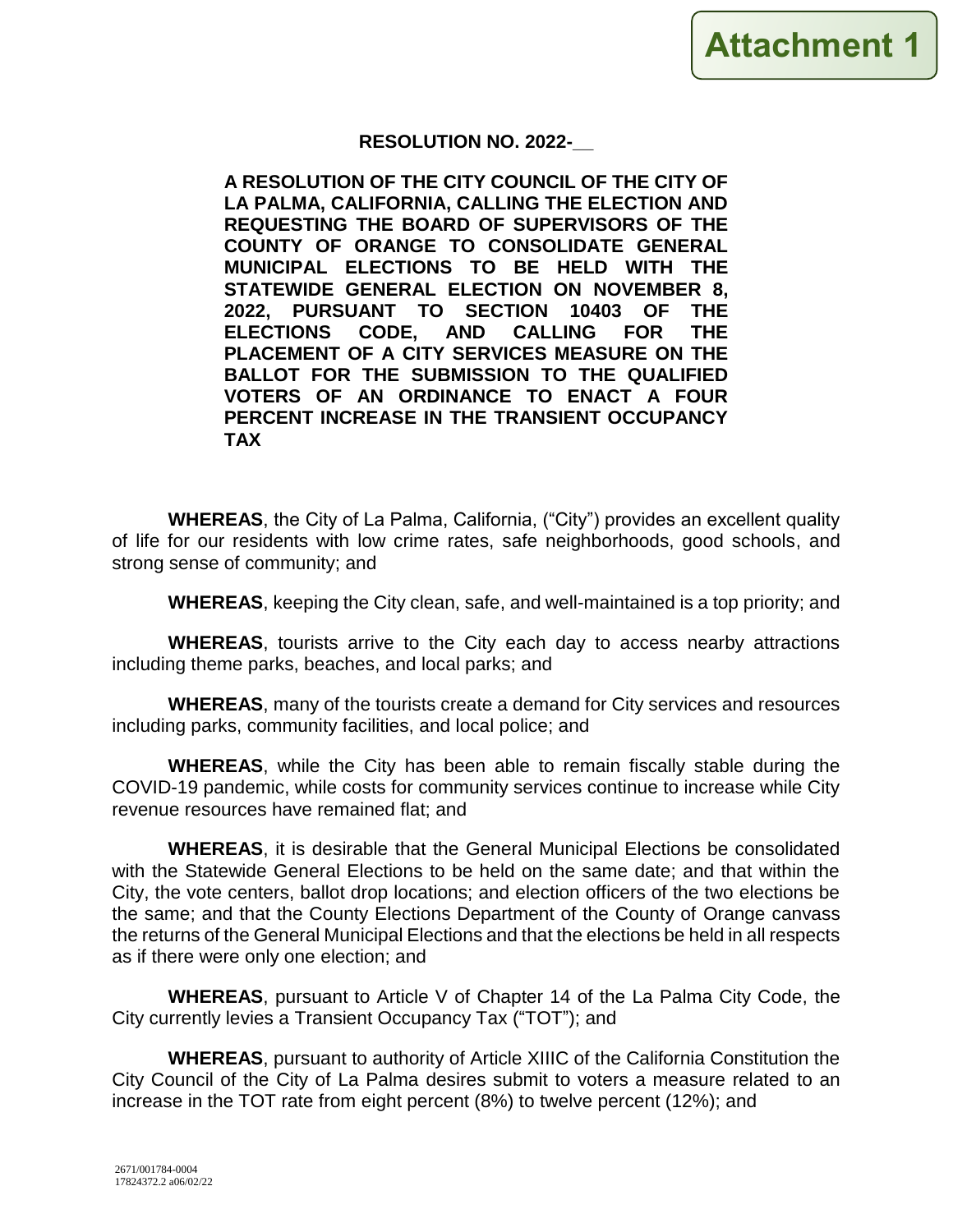**WHEREAS**, the TOT is only paid by tourists who stay in hotels and other shortterm rental guests; and

**WHEREAS**, it is estimated that a four percent (4%) increase in the TOT will generate approximately \$200,000 annually.

**NOW, THEREFORE, BE IT RESOLVED** by the City Council of the City of La Palma, California, as follows:

**SECTION 1**. That the above recitals are true and correct and are incorporated by this reference.

**SECTION 2**. That pursuant to the requirements of Section 10403 of the Elections Code, the Board of Supervisors of the County of Orange is hereby requested to consent and agree to the consolidation of General Municipal Elections with the Statewide General Elections on Tuesday, November 8, 2022.

**SECTION 3**. That a measure is to appear on the ballot as follows:

| La Palma City Services Measure                                                                                                                                                                                                                                                                                                                                                                                                                                                                                                           |     |           |
|------------------------------------------------------------------------------------------------------------------------------------------------------------------------------------------------------------------------------------------------------------------------------------------------------------------------------------------------------------------------------------------------------------------------------------------------------------------------------------------------------------------------------------------|-----|-----------|
| To support City of La Palma services such as providing<br>updated equipment for local police officers, maintaining<br>streets and sidewalks, supporting programs and services for youth,<br>seniors, and families, and general government use, shall an ordinance<br>be adopted increasing the City of La Palma's transient occupancy tax<br>paid by hotel/short-term rental guests from 8% to 12%, generating<br>approximately \$200,000 annually until ended by voters, subject to annual<br>audits and all funds staying in La Palma? | Yes | <b>No</b> |

**SECTION 4.** That the proposed complete text of the Ordinance submitted to the City's voters as a ballot measure is attached hereto as Exhibit A and incorporated herein by his reference.

**SECTION 5**. That the County Election Department is authorized to canvass the returns of the General Municipal Elections. The elections shall be held in all respects as if there were only one election, and only one form of ballot shall be used.

**SECTION 6.** That the Board of Supervisors is requested to issue instructions to the County Election Department to take any and all steps necessary for the holding of the consolidated elections.

**SECTION 7**. That the City of La Palma recognizes that additional costs will be incurred by the County by reason of this consolidation and agrees to reimburse the County for any costs.

**SECTION 8.** That in all particulars not recited in this Resolution, the election shall be held and conducted as provided by law for holding municipal elections.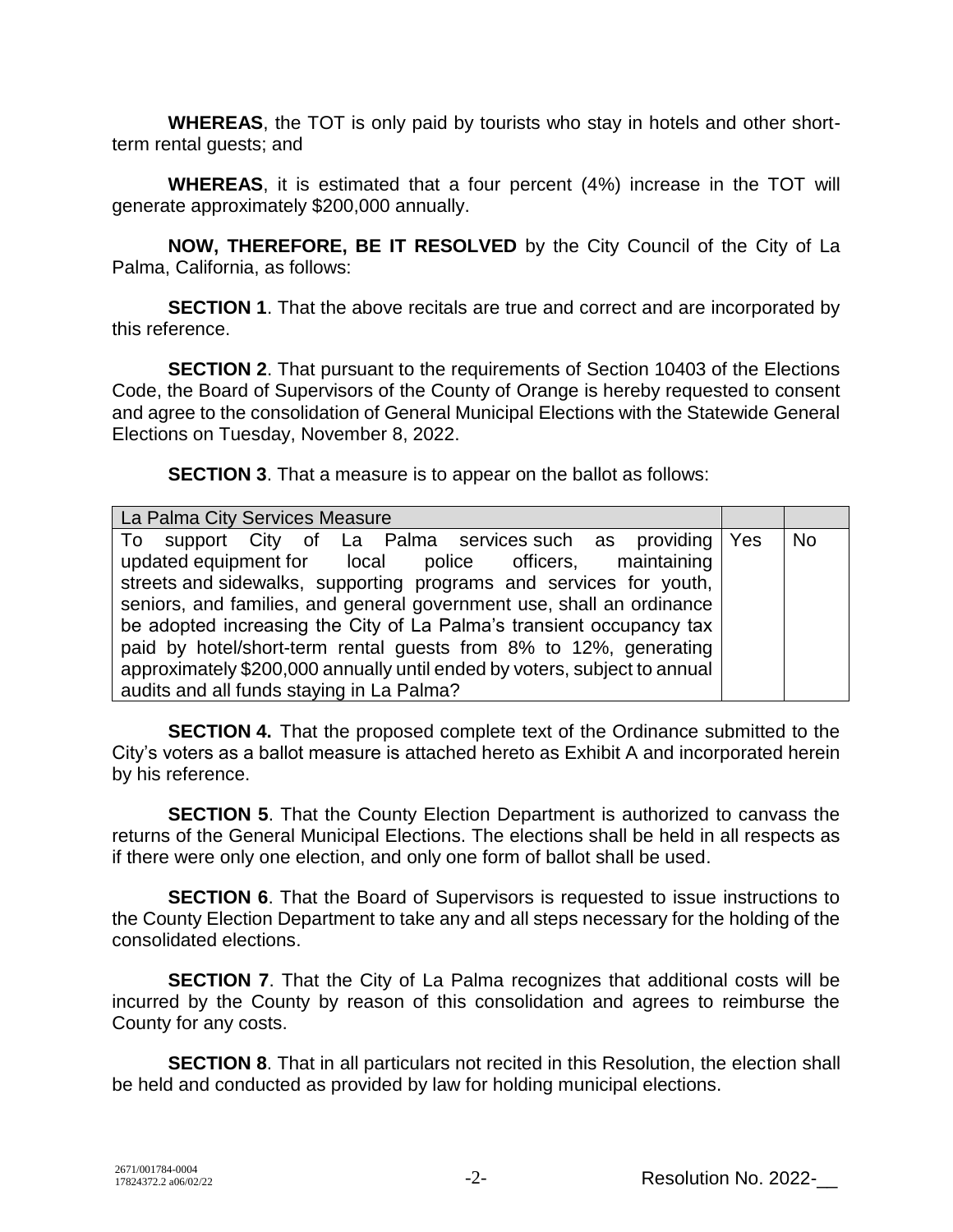**SECTION 9.** That the City Clerk is hereby directed to file a certified copy of this resolution with the Board of Supervisors and the County Election Department of the County of Orange.

**SECTION 10.** That the City Clerk is directed to submit a copy of the abovedescribed ballot measure to the City Attorney, after which, the City Attorney is directed to prepare an impartial analysis of the proposed ballot measure pursuant to Elections Code section 9280. The impartial analysis of the measure shall show the effect of the measure on the existing law and the operation of the measure. The impartial analysis shall not exceed five hundred (500) words in length and shall be filed with the City Clerk by 4:30 p.m. on June 20, 2022.

**SECTION 11**. That the City Clerk is directed to submit a copy of the abovedescribed ballot measure to the City Manager, after which, the City Manager is directed to prepare a fiscal analysis of the proposed ballot measure. The fiscal analysis of the measure shall show the estimated amount of any increase or decrease in revenue or cost to the City as a result of the measure. The fiscal analysis shall not exceed five hundred (500) words in length and shall be filed with the City Clerk by 4:30 p.m. on June 20, 2022.

**SECTION 12.** That, pursuant to Section 9282(b) of the Elections Code, which provides that for measures placed on the ballot by the City Council, the City Council or any member or members of the City Council authorized by the City Council may submit an argument for or against the ballot measure, the City Council hereby authorizes any City Council member or members to prepare and file a written argument for or against the ballot measure with the City Clerk on or before June 21, 2022, by 4:30 p.m., which argument shall not exceed three hundred (300) words in length.

**SECTION 13.** That any person wishing to submit a direct argument for or against the ballot measure shall file such argument with the City Clerk on or before June 21, 2022, by 4:30 p.m., which argument shall not exceed three hundred (300) words in length.

**SECTION 14.** That any rebuttal arguments for or against the ballot measure shall be filed with the City Clerk on or before July 1, 2022, by 4:30 p.m. and shall not exceed two hundred fifty (250) words in length.

**SECTION 15.** That the selection of arguments for printing and distribution to the voters shall be in accordance with Sections 9282 and 9287 of the Elections Code.

**SECTION 16.** That the City Clerk shall certify to the passage and adoption of this resolution and enter it into the book of original resolutions.

**SECTION 17.** That this Resolution shall become effective immediately upon its adoption.

**PASSED, APPROVED AND ADOPTED** at a regular meeting of the City Council of the City of La Palma on the 7th of June, 2022.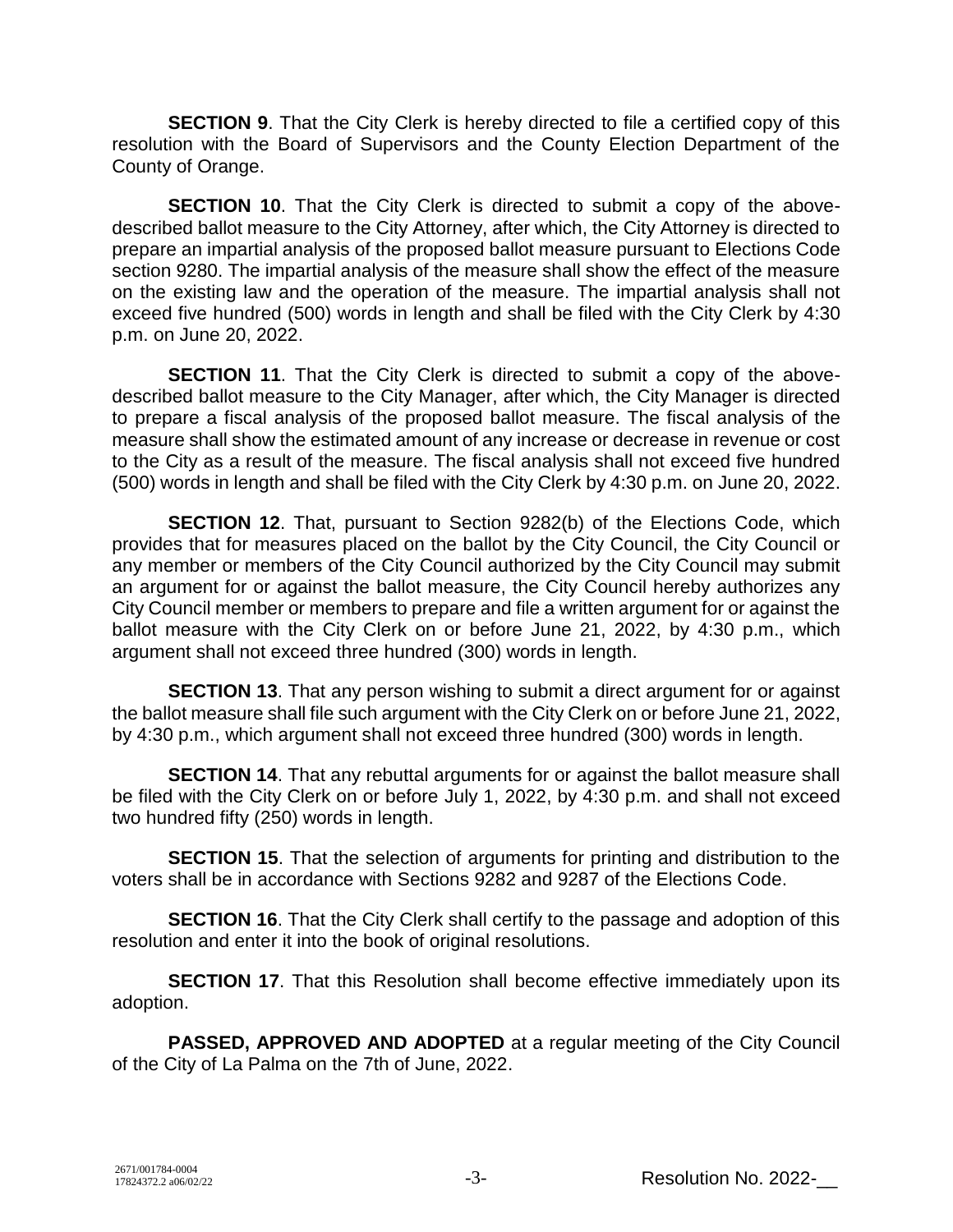Michele Steggell Mayor

\_\_\_\_\_\_\_\_\_\_\_\_\_\_\_\_\_\_\_\_\_\_\_\_\_\_

ATTEST:

\_\_\_\_\_\_\_\_\_\_\_\_\_\_\_\_\_\_\_\_\_\_\_\_\_\_ Kimberly Kenney, CMC City Clerk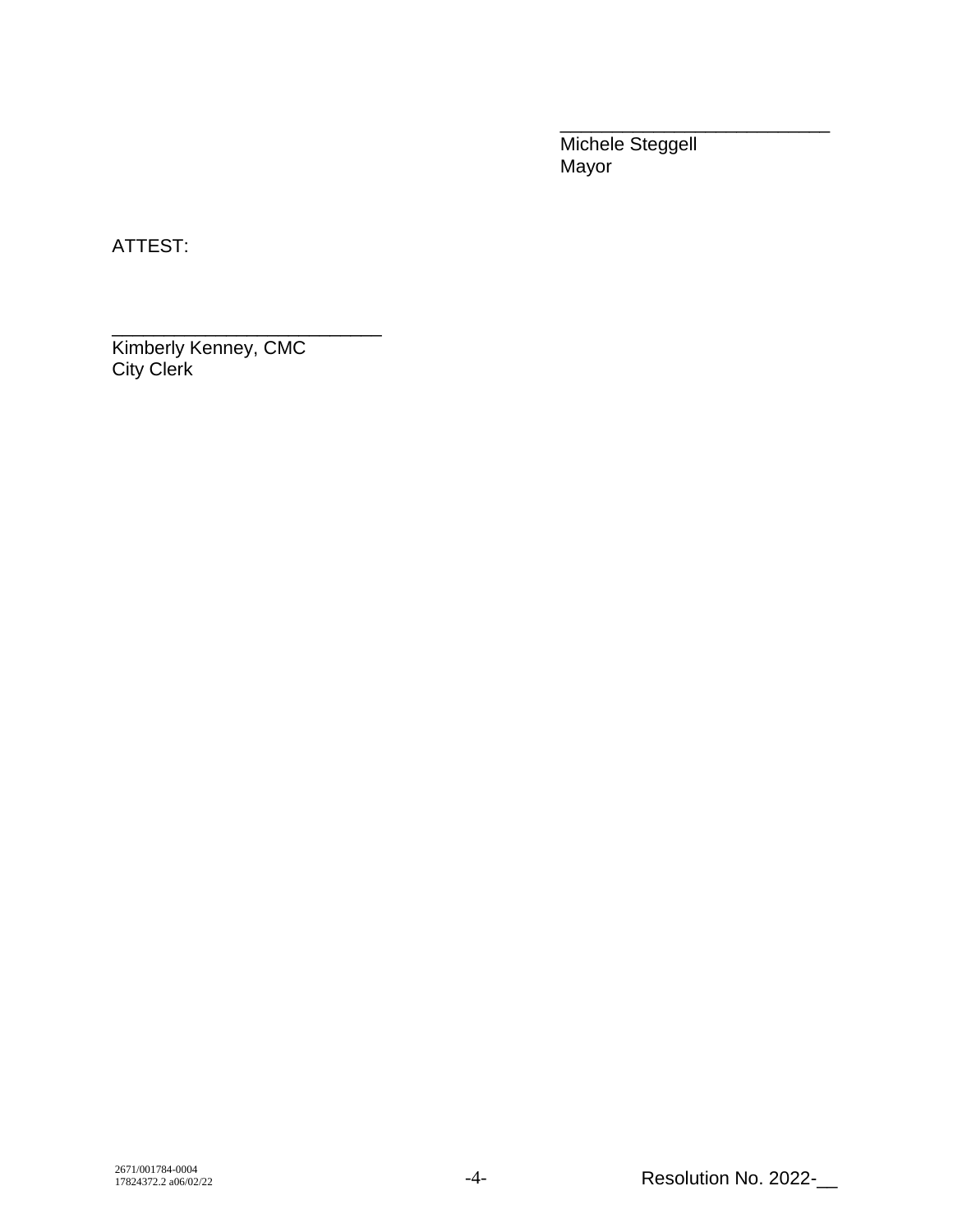# STATE OF CALIFORNIA ) COUNTY OF ORANGE ) SS CITY OF LA PALMA (1)

I, KIMBERLY KENNEY, City Clerk of the City of La Palma, California, DO HEREBY CERTIFY that the foregoing Resolution was adopted by the City Council of said City at a regular meeting of said City Council held on the 7th day of June 2022, and that it was so adopted by called vote as follows:

AYES:

NOES:

Kimberly Kenney, CMC City Clerk

\_\_\_\_\_\_\_\_\_\_\_\_\_\_\_\_\_\_\_\_\_\_\_\_\_\_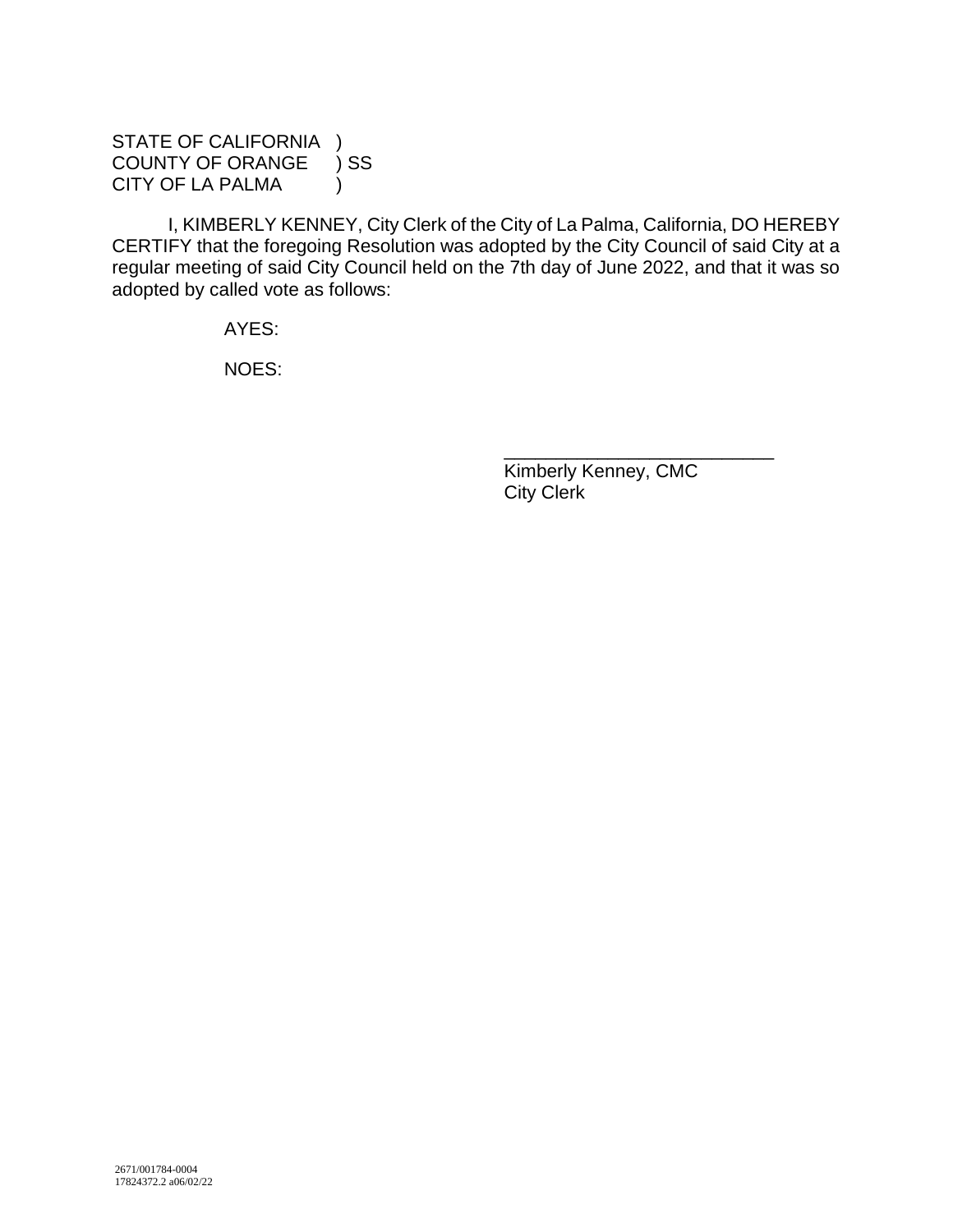# EXHIBIT A

# **ORDINANCE NO. 2022-\_\_\_**

**AN ORDINANCE OF PEOPLE OF THE CITY OF LA PALMA, CALIFORNIA, AMENDING SECTION 14-118 OF THE LA PALMA CITY CODE TO INCREASE THE CITY'S TRANSIENT OCCUPANCY TAX RATE FROM EIGHT PERCENT (8%) TO TWELVE PERCENT (12%)**

#### **THE PEOPLE OF THE CITY OF LA PALMA DO ORDAIN AS FOLLOWS:**

**SECTION 1**. City Code Amendment. The La Palma City Code is hereby amended by amending Section 14-118 thereof to read as follows:

#### **Sec. 14-118. – Tax Imposed**

For the privilege of occupancy in any hotel, each transient is subject to and shall pay a tax in the amount of twelve percent of the rent charged by the operator. Said tax constitutes a debt owed by the transient to the City, which is extinguished only by payment to the operator or to the City. The transient shall pay the tax to the operator of the hotel at the time the rent is paid. If the rent is paid in installments, a proportionate share of the tax shall be paid with each installment. The unpaid tax shall be due upon the transient's ceasing to occupy space in the hotel. If for any reason the tax due is not paid to the operator of the hotel, the Finance Director may require that such tax shall be paid directly to the Finance Director.

**SECTION 2.** Severability. If any section, subsection, subdivision, paragraph, sentence, clause, or phrase added by this Ordinance, or any part thereof, is for any reason held to be unconstitutional or invalid or ineffective by any court of competent jurisdiction, such decision shall not affect the validity of effectiveness of the remaining portions of this Ordinance or any part thereof.

**SECTION 3**. Effective Date. This Ordinance shall go into effect ten (10) days after the date on which the election results are declared by the City Council.

**SECTION 4.** Execution. The Mayor is hereby authorized to attest to the adoption of this Ordinance by the voters of the City of La Palma by signing where indicated below.

I hereby certify that the foregoing Ordinance was PASSED, APPROVED, and ADOPTED by the People of the City of La Palma, California, voting on the 8th day of November, 2022.

> Michele Steggell, Mayor City of La Palma, California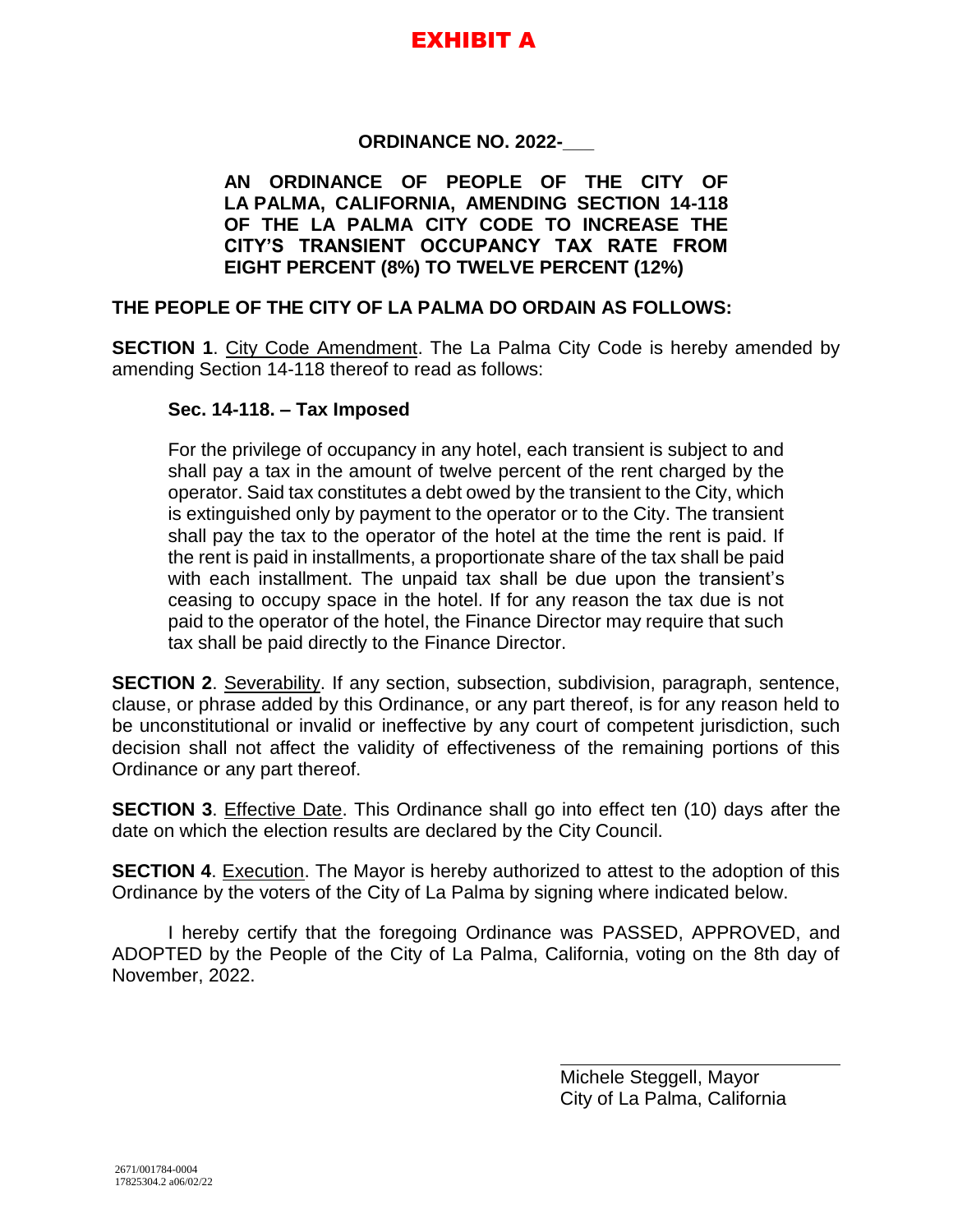ATTEST:

\_\_\_\_\_\_\_\_\_\_\_\_\_\_\_\_\_\_\_\_\_\_\_\_\_\_ Kimberly Kenney, CMC City Clerk